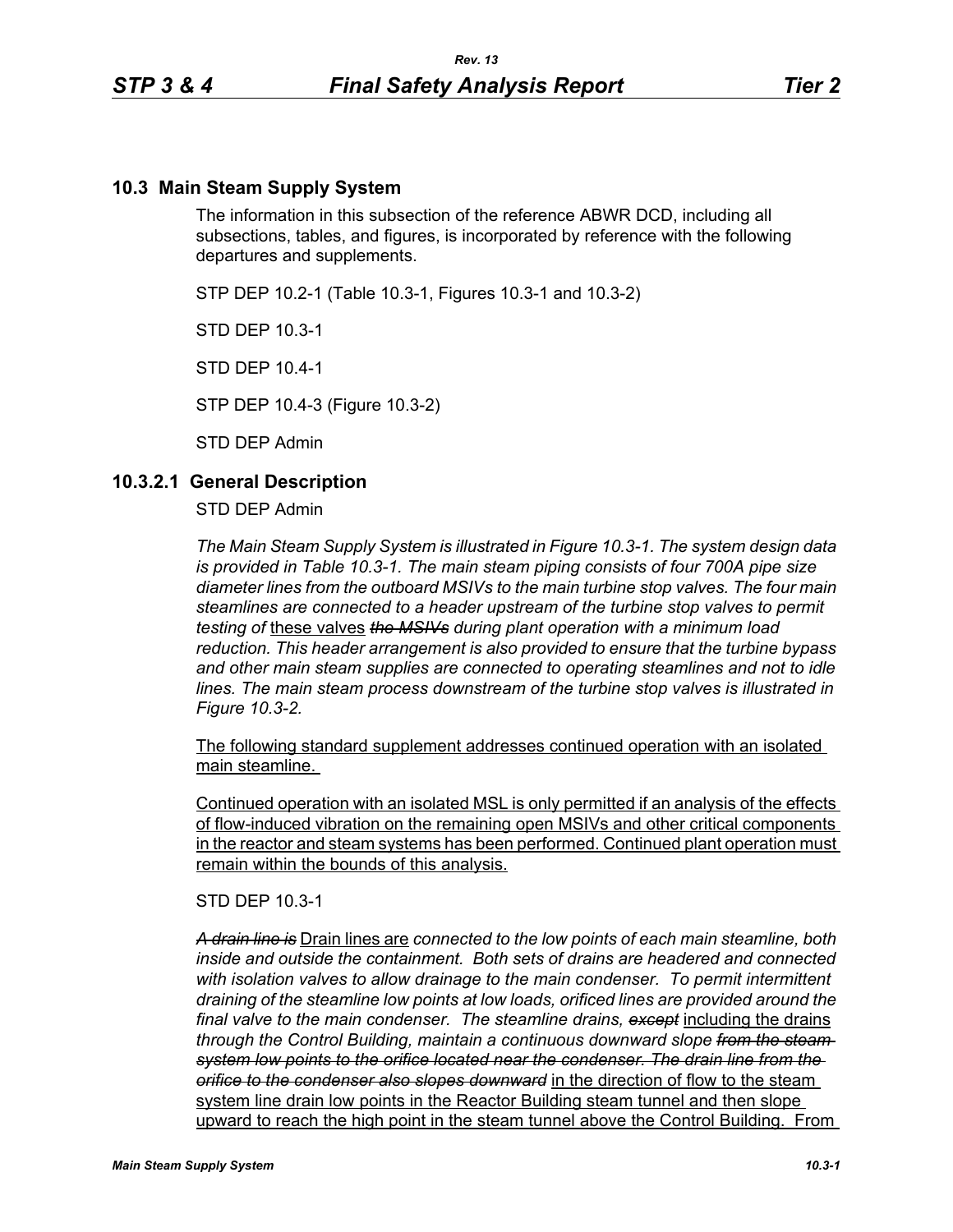this high point in the Control Building, the lines slope downward in the direction of flow to the Nuclear Island-Balance of Plant piping interface one meter outside of the Control Building. Although the drain lines flow upward for a portion of their travel, the differential pressure between the condenser and main steam lines, combined with the bypass and orifice isolation valves in the drain lines, which are controlled by reactor pressure and power, respectively, ensure complete drainage while preventing water hammer*. To permit emptying the drain lines for maintenance, drains are provided from the line low points going to the radwaste system.*

*The drains from the steamlines inside containment are connected to the steamlines outside the containment to permit equalizing pressure across the MSIVs during startup and following a steamline isolation.*

The Main Steam System contains the radioactive steam which passes the main steam isolation valves before they close to isolate the reactor under emergency conditions. This function of containing steam is done by the main steam piping, turbine bypass piping and steam drain piping discharging to the condenser.

The main steam piping and branch lines, 2-1/2 inches in diameter and larger, from (but not including) the outboard MSIVs to the turbine stop valves and to the turbine bypass valves are Quality Group B in accordance with the construction and quality requirements, ASME B&PV, Section III, Division 1, Subsection NC-Class 2, Nuclear Plant Components. The main steam lines from the seismic restraint on the outboard side of the outermost MSIVs, and all branch lines 2-l/2 inches in diameter and larger (including lines and valve supports), are designed by the use of an appropriate dynamic seismic system analysis, to withstand the safe shutdown earthquake (SSE) design loads for the ABWR standard plant in combination with other appropriate loads, within the limits specified for Class 2 pipe in Section III of the ASME B&PV Code. Lines smaller than 2-l/2 inches in diameter, the rupture of which could result in bypass of the main condenser, are designed to withstand the SSE design loads for the ABWR standard plant in combination with other appropriate loads. The mathematical model for the dynamic and seismic analyses of the main steam lines and branch line piping includes the turbine stop valves and piping to the turbine casing.

### **10.3.2.3 System Operation**

STD DEP 10.4-1

*Normal Operation — At low plant power levels, the Main Steam System may be used to supply steam to the turbine gland steam seal system. At high plant power levels, turbine gland sealing steam is normally supplied from the high pressure heater drain tank or related turbine extraction.* During startup, the turbine gland seal steam system is supplied from the auxiliary boiler. At a sufficient pressure during reactor startup and up to rated power operation, seal steam is supplied by the gland steam evaporator. The source of heating steam for the evaporator is main steam or turbine extraction steam.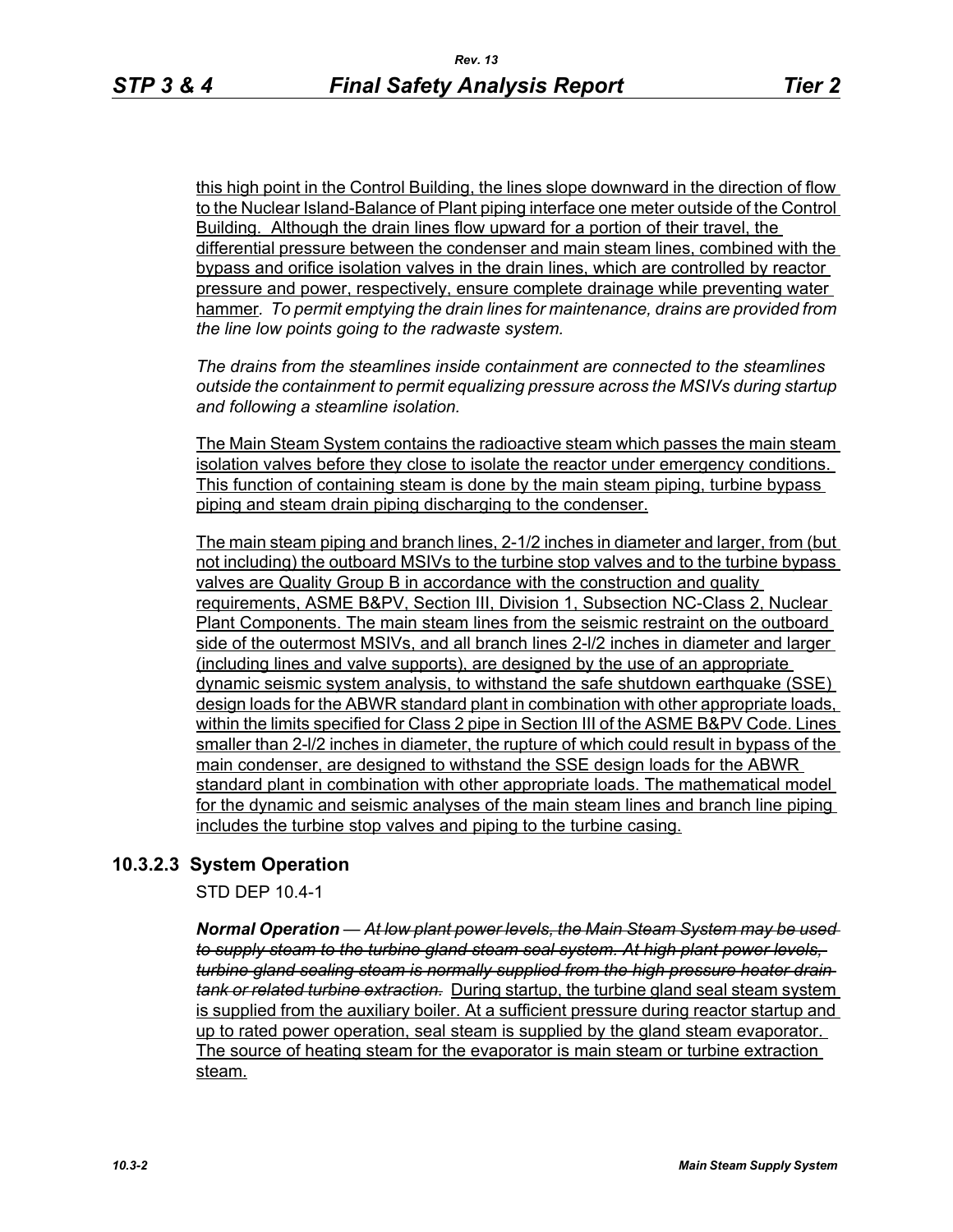## **10.3.7 COL License Information**

# **10.3.7.1 Procedures to Avoid Steam Hammer and Discharge Loads**

The following site-specific supplement addresses COL License Information Item 10.4.

Operating and maintenance procedures that include precautions to avoid steam hammer and relief valve discharge loads are prepared in accordance with the Plant Operating Procedure Development Plan described in Subsection 13.5.3.1.These precautions include a sufficiently long main steamline warm-up period, including a turbine soaking period, during which the low point drain valves are opened to ensure that no condensed steam remains in the main steamlines when the drain valves are closed. Additionally, maintenance procedures provide for the routine inspection of the low point drain collection pots to ensure that they are operating properly.

# **10.3.7.2 MSIV Leakage**

The following standard supplement addresses COL License Information Item 10.5.

The MSIVs are designed to limit the leakage to less than 66.1 liters/min for all four lines, at a pressure corresponding to the calculated peak containment pressure for design basis accidents given in Table 6.2-1.

| <b>Main Steam Piping</b>                                                                                       |  |
|----------------------------------------------------------------------------------------------------------------|--|
| Design flow rate at 6.79 MPaA and 0.4 <del>0</del> % moisture, <b> </b> ~ <del>7.71E+06</del> 7.65E+06<br>kg/h |  |

#### **Table 10.3-1 Main Steam Supply System Design Data**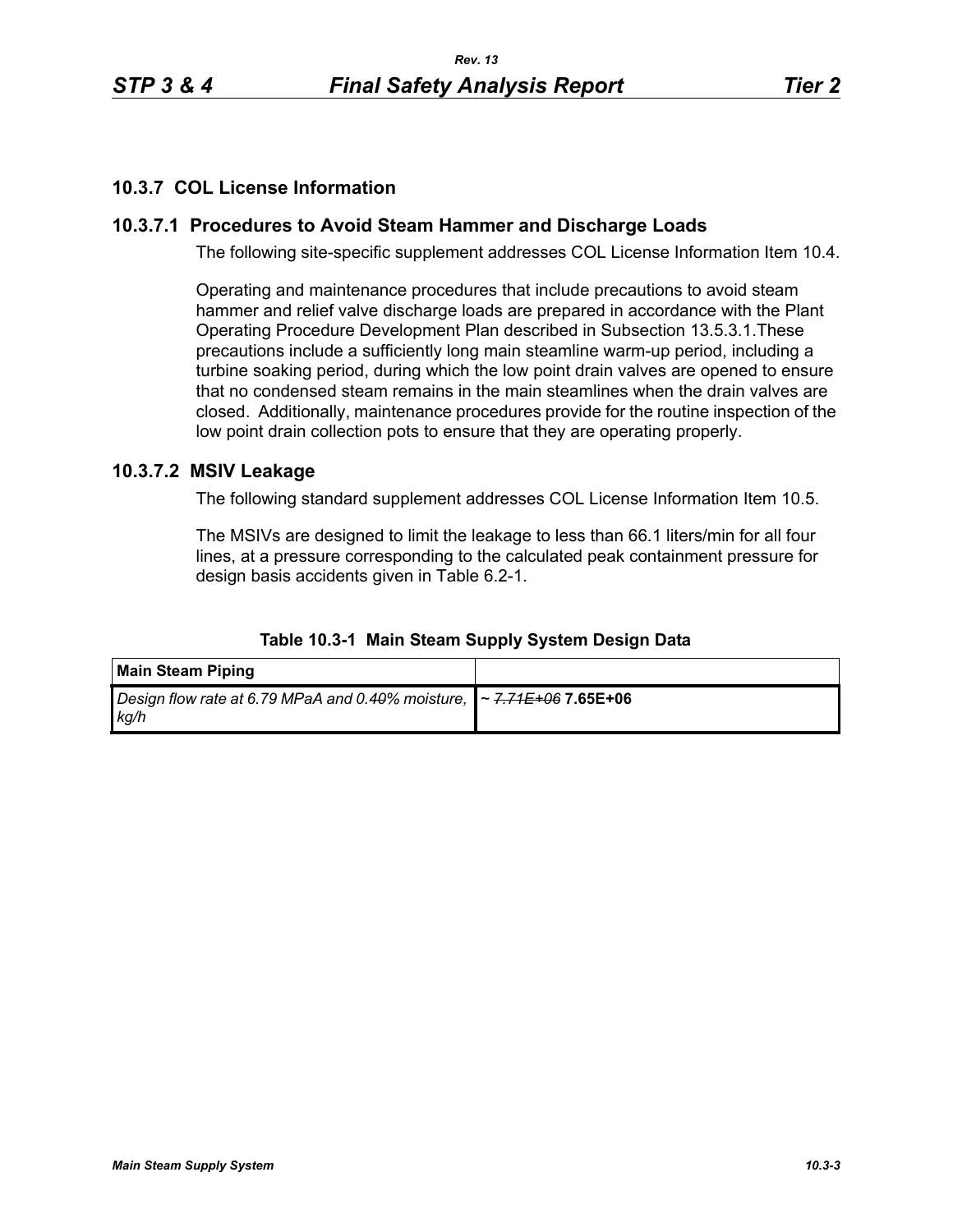

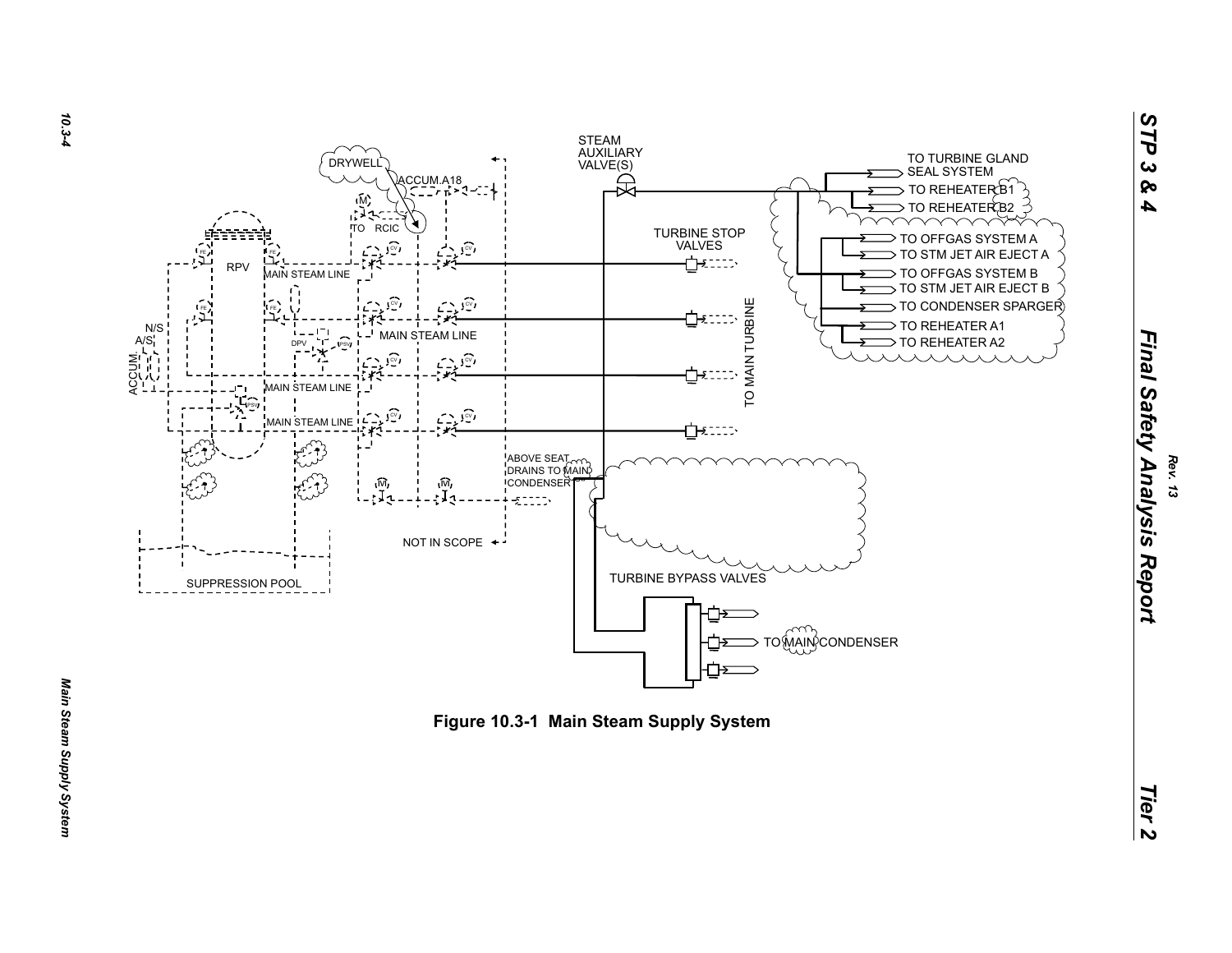

*Rev. 13*